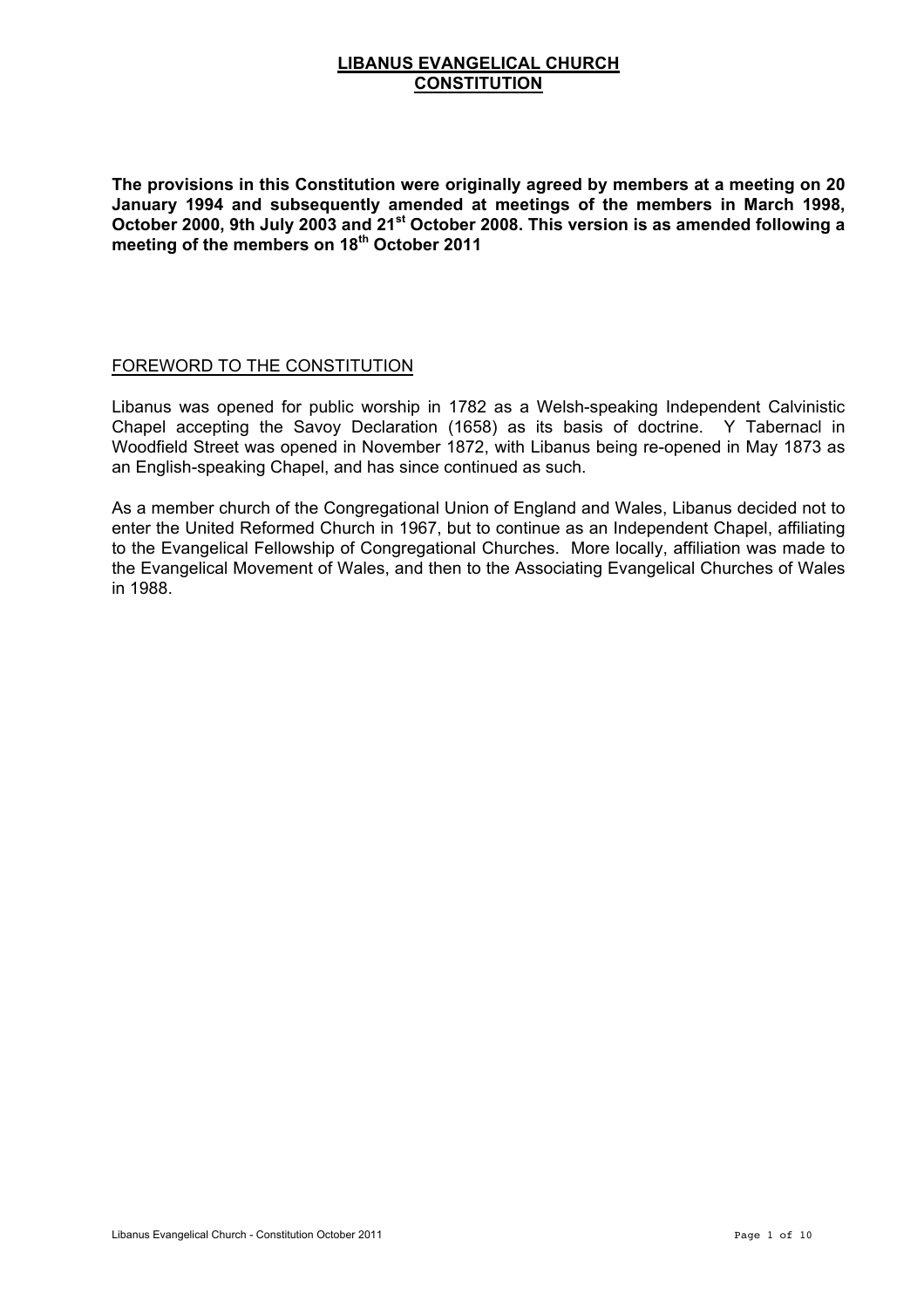## **LIBANUS EVANGELICAL CHURCH CONSTITUTION**

### 1 **NAME OF THE CHURCH**

The name of the church is Libanus Evangelical Church.

#### 2 **OBJECT OF THE CHURCH**

The task of a local church is to glorify God and to exalt the Lord Jesus Christ, who is the Head of the Church which is His body.

The object of the church is to advance the Christian faith for the benefit of the public in accordance with the statements of belief appearing in Appendix A in particular but not exclusively:

- a In worship, prayer and praise to adore Him, ever seeking to grow in the knowledge of Him, and in all matters to obey Him.
- b To proclaim the Gospel of salvation through faith in Jesus Christ, the eternal Son of God.
- c To build up its members in holiness and conformity to the will of God according to the Word of God.
- d To give clear instruction to new converts, so that they will understand as soon as possible the meaning, importance and implications of the whole counsel of God.
- e To instruct the children of the church in the Word of God.
- f To administer the ordinances of Baptism and the Lord's Supper as instituted by our Lord.
- g To show, by deed as well as by word, the compassion of Christ, thus furthering the will of God in the world and to do so in particular in the local community in which the church meets
- h To promote interest and support for the spreading of the Gospel to all nations.
- i To preserve itself from error by bringing all its teaching and practice under the judgement of Scripture, and thus be enabled to pass on to mankind the faith once delivered to the saints.
- j To promote the fullest possible co-operation in fellowship and witness with all Churches and Fellowships who embrace the evangelical faith, as defined by reference to the Doctrinal basis of the church as set out in Appendix A.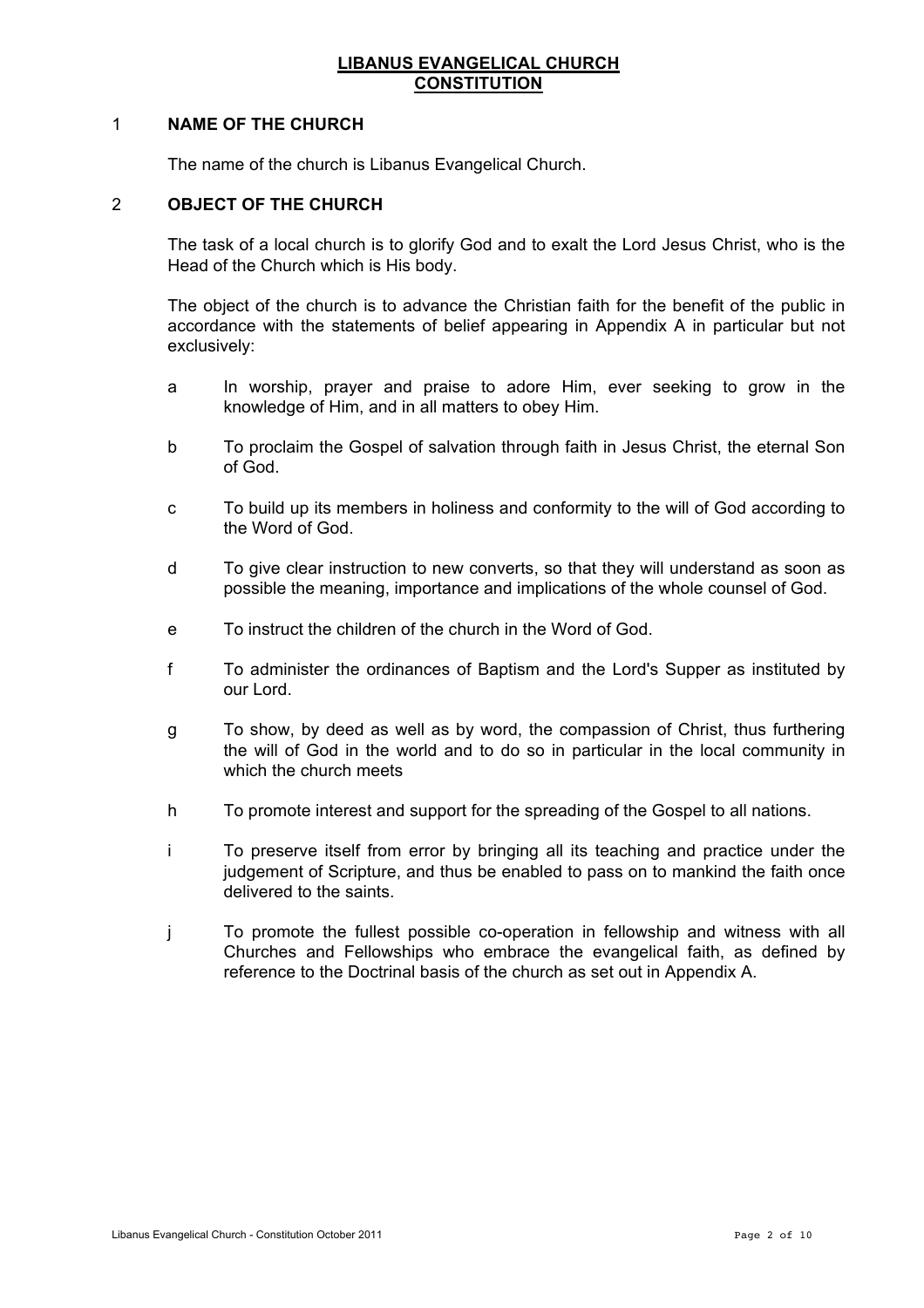## 3 **MEMBERSHIP**

Since the Church belongs to the One, True God, it is to consist of those and only those who have repented of their sins and who profess faith in Jesus Christ, the eternal Son of God, as Saviour, Lord and God, whose death in their place constitutes the only ground of their salvation, and who now seek to live a life of holiness by the power of the Holy Spirit.

At least two of the officers of the church, plus the Pastor (subject to availability), shall examine with charity all candidates for membership, so as to ensure as far as humanly possible, that such persons have in fact experienced the new birth, which alone will enable them to make the above profession sincerely.

All potential new members shall be introduced to the doctrinal statements (see Appendix A) of the church and be required to give an assurance that in no way while in membership will they actively deny or resist the propagation of these truths. Those who have been approved, following their interview for membership, shall be accepted into membership before the church at the Lord's Supper, answering audibly the questions for membership (see Appendix B). Their names shall be entered upon a register of members maintained for that purpose under the control of the Pastor and church officers.

### 4 **RESPONSIBILITIES OF MEMBERSHIP**

- a Members will be expected to accept the constitution of the church, and to adhere to the questions for membership.
- b Members who absent themselves from the church for three successive months, without reasonable grounds for absence shall be visited by one of the officers of the church, plus the Pastor (subject to availability; if not, another officer). If it should appear that their non-attendance is unjustifiable, and if they are absent for a further three months, it will be understood that they have withdrawn from membership, and the next church meeting informed of the same.
- c If any member bring dishonour upon the Name of the Lord Jesus Christ by conduct unworthy of his/her profession he/she shall be visited by one of the officers of the church, plus the Pastor (subject to availability; if not, another officer), and may be asked to withdraw from the Lord's Supper for such a period as may be necessary, or otherwise admonished, until repentance is evident.
- d In cases of disputes between members, the church recognises and encourages the procedure laid down in Matthew 18 vv 15-17.

### 5 **ORDINANCES**

### a Baptism

The normal practice of the church is to baptise believers by immersion on confession of faith in Jesus Christ as their own Saviour, Lord and God, having satisfied at least one of the officers, plus the Pastor (subject to availability; if not, another officer), of the genuineness of such faith.

However, recognising that believers sincerely hold differing views on the ordinance of baptism, and not wishing to make baptism (a symbol of unity) into a divisive issue, the church also permits believers' baptism by effusion or sprinkling, and the infant baptism of the children of members by sprinkling, where these views are sincerely held, based on a careful study of the Scriptures. The church does not believe that baptism conveys regenerative grace. It is not a pre-requisite for membership, and members are not expected to recognise all these views.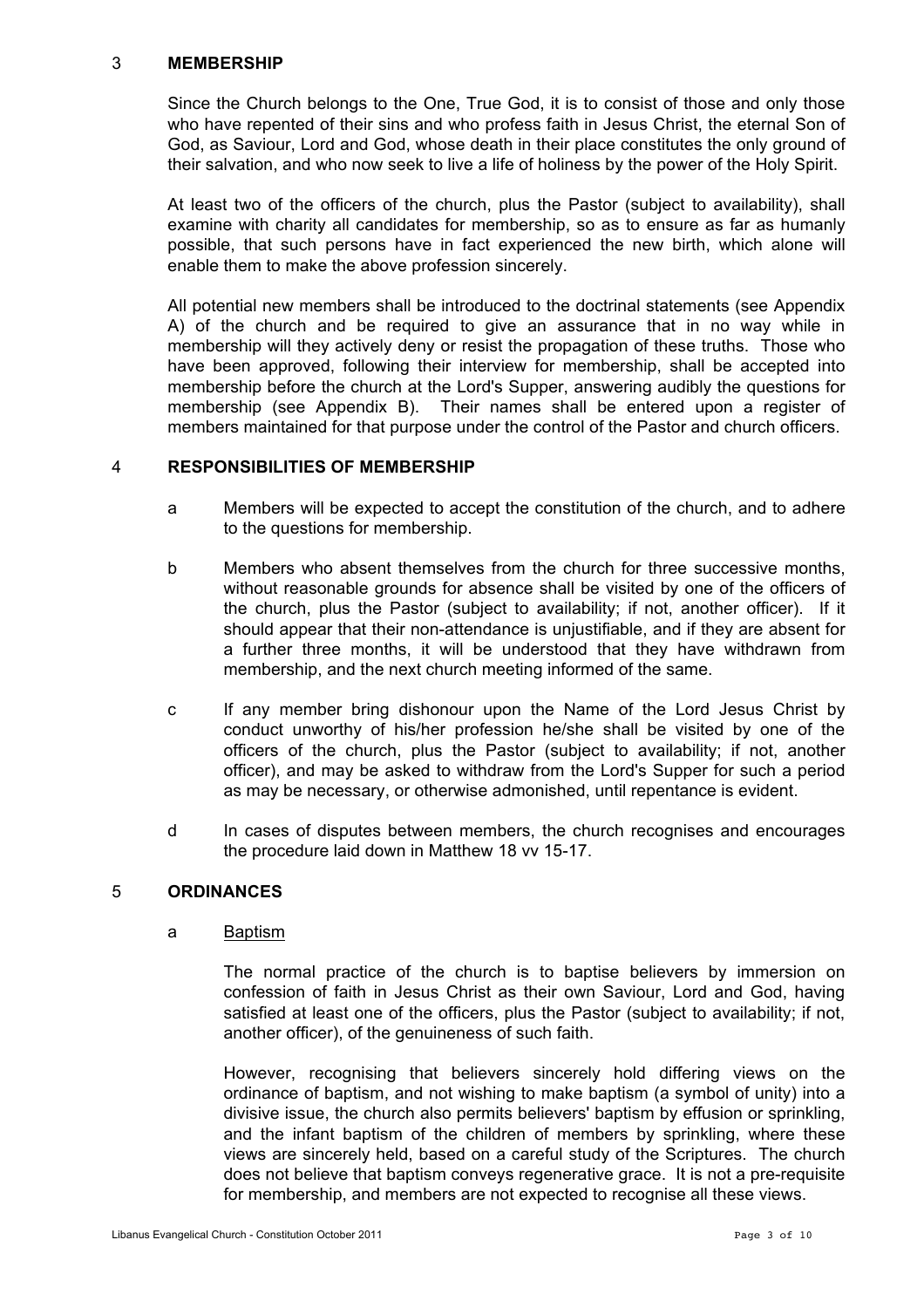## b The Lord's Supper

The ordinance of the Lord's Supper shall be observed regularly, normally twice a month and at such other times as may be deemed desirable by the Pastor and church officers. The Table shall be open to all those who know and love the Lord Jesus Christ in sincerity and truth.

# 6 **PASTOR**

- a We recognise the office of a Pastor called of God and by the church to be its spiritual leader to minister the Word of God, to exercise pastoral care for the members and to administer the ordinances. By his life and teaching he is to be faithful to his high calling, and he must be in full agreement with the constitution and doctrinal basis of the church.
- b The calling of a Pastor is a vital and important decision, so the church must be called to serious prayer that the Holy Spirit will lead and direct the members in their choice. The calling of a Pastor shall first require the unanimous recommendation of the church officers before this sole nomination is put to an extraordinary church meeting, called for that purpose. The Pastor shall be elected by secret ballot, and the nominee shall be deemed elected if at least two-thirds of those present vote in favour. On acceptance of the call, he shall be set apart and supported by the church.

# 7 **OTHER CHURCH WORKERS**

- a Other church workers must be in full agreement with the constitution and doctrinal basis of the church.
- b The appointment of other church workers (e.g. assistants, evangelists, apprentices) whose role is of a teaching or leadership nature shall first require the unanimous recommendation of the Pastor and church officers before this nomination is put to a church meeting. The vote shall be by secret ballot and the nomination shall be accepted by the church if at least two-thirds of those present vote in favour.
- c The Officers shall be at liberty to appoint such other workers as may be considered necessary for certain tasks from time to time

### 8 **ELDERS**

- a The church recognises the function of elders as assisting the Pastor in the spiritual life of the church.
- b All male members of the church who are over 21 years of age, and have been members of the church for at least one year shall be eligible to be considered as elders, provided they are regular in their attendance at the services of the church, are in full agreement with the constitution and doctrinal basis of the church, and meet the requirements for an elder found in I Tim 3 vv 1-7 and Titus 1 vv 5-9.
- c Those to be considered for eldership may be recommended to the church by the officers at least three weeks prior to an Annual General Meeting. After prayerful consideration by the church, the recommendation may be confirmed at the Annual General Meeting by at least two-thirds of the members present voting in its favour and such vote shall be by secret ballot. Elders shall hold the office for a period of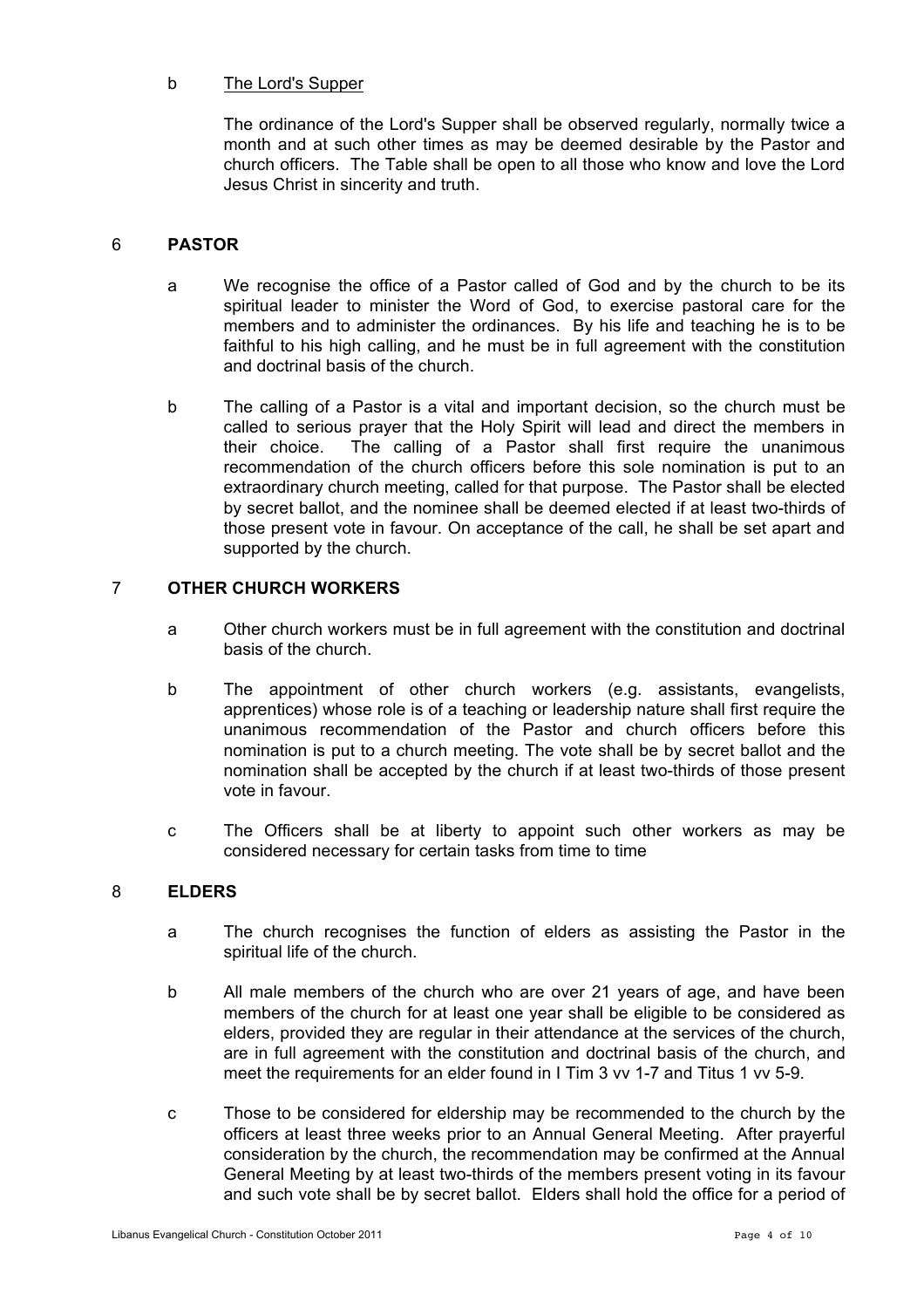4 years.

## 9 **DEACONS**

- a All male members of the church who are over 21 years of age, and have been members of the church for at least one year shall be eligible for the office of deacon, provided they are regular in their attendance at the services of the church, and are in full agreement with the constitution and doctrinal basis of the church, and meet the requirements for a deacon found in I Tim 3 vv8-13.
- b Elections for deacons shall normally take place every 4 years or sooner if deemed necessary by the officers of the church. Nomination for the office of deacon requires the nominee's agreement and must be signed by two members. Nominations shall be given to the Church Secretary who shall post a list of nominations on the church notice board for two Sundays prior to the election. To be elected the nominee must receive at least two thirds of the votes of those present, by secret ballot. Prior to the election of deacons, the outgoing officers shall determine the maximum number of new deacons to be elected, which shall correspond to the maximum number of votes available to each member.

## 10 **OFFICERS**

- a The officers are the elders and deacons elected to work alongside the Pastor and shall appoint a Secretary and Treasurer from among their number.
- b The officers together with the Pastor (and such other church workers as may be deemed appropriate) shall meet monthly (except during August) and at such other times as they may decide.
- c The officers together with the Pastor shall appoint or approve those in positions of responsibility in the various activities of the church.

## 11 **GENERAL MEETINGS**

# 11.1 ANNUAL & HALF-YEARLY GENERAL MEETINGS

There shall be an Annual General Meeting of the members of the church which shall be held in the Spring of each year, and a half-yearly General Meeting which shall be held in the Autumn of each year. The principal business to be conducted will be to receive reports from the officers and a Financial Statement (to include the Accounts for the last financial year in the Annual General Meeting).

## 11.2 EXTRAORDINARY GENERAL MEETINGS

An Extraordinary General Meeting may be called at any time by the Secretary at the request of the officers or at the written request of at least twelve members. The notice calling such a meeting shall specify the matters to be discussed.

- 11.3 GENERAL PROVISIONS
	- a The quorum at a General Meeting shall be one-third of the number of members of the church.
	- b At least 21 days notice shall be given of any General Meeting and such notice will be deemed to have been given to all members if posted on the church notice board or published in "Focus"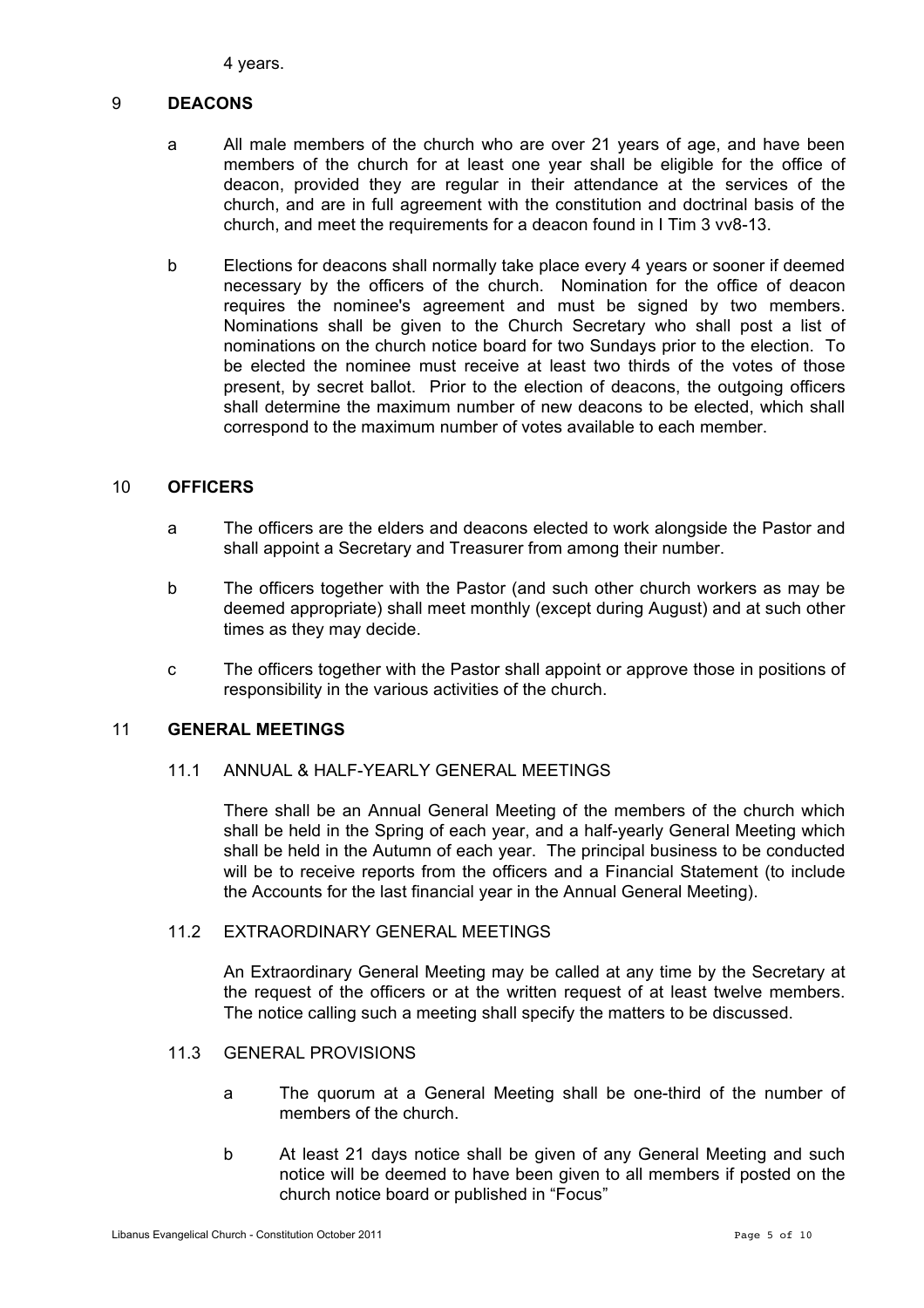- c Any member wishing to raise a matter at a church meeting shall inform the Church Secretary at least 14 days before the meeting.
- d The agenda for the meeting shall be placed on the church noticeboard on the Sunday prior to the meeting.
- e Except as otherwise provided, all questions shall be decided by a simple majority of the votes duly cast by members present in person but in the case of equality of votes, the Chairman of the meeting shall have a second or casting vote.

## 12 **USE OF PREMISES**

- a Services and meetings on church premises shall be held only with the permission of the officers, and upon such conditions as they may decide.
- b The church building shall not be lent or rented to outside organisations for meetings or functions of a purely secular or political character.
- c The flat known as 30 Market Street is to be let for residential purposes at an appropriate market value rent
- d The premises known as "the Schoolroom" "Centrepoint" & "Coffee Bar" may be lent or rented by the officers to outside organisations for meetings or functions provided that the officers are satisfied that in so doing the objectives of the church as set out in paragraph 2 of the Constitution are met.

### 13 **TRUSTEES**

- a The Trustees shall be appointed by the church at a duly convened General Meeting and shall usually be the officers for the time being of the church. The Trustees shall be appointed by a resolution passed by a two-thirds majority of the members present.
- b The church shall appoint not less than five, and not more than the total number of officers, to be Trustees.
- c The Trustees shall act on the lawful directions of the officers and shall be entitled to be indemnified in respect of all expenses properly incurred by them as such **Trustees**
- d A Trustee may be removed from office by the church in a General Meeting and may resign his trusteeship by notice in writing to the Secretary of the church provided that there are at least two continuing Trustees. Any Trustee who is adjudged bankrupt or who makes a composition or arrangement with his creditors or who is incapacitated from acting shall cease thereupon to be a Trustee.

# 14 **REMOVAL OF PASTOR/CHURCH WORKER/CHURCH OFFICER**

If any Pastor/church worker/church officer substantially cease to hold such doctrines as are commensurate with the doctrinal basis of the church or is charged with or suspected of dishonesty or immoral conduct or otherwise be deemed unsuitable to officiate, the church officers shall investigate such matters and, if substantiated, submit such matters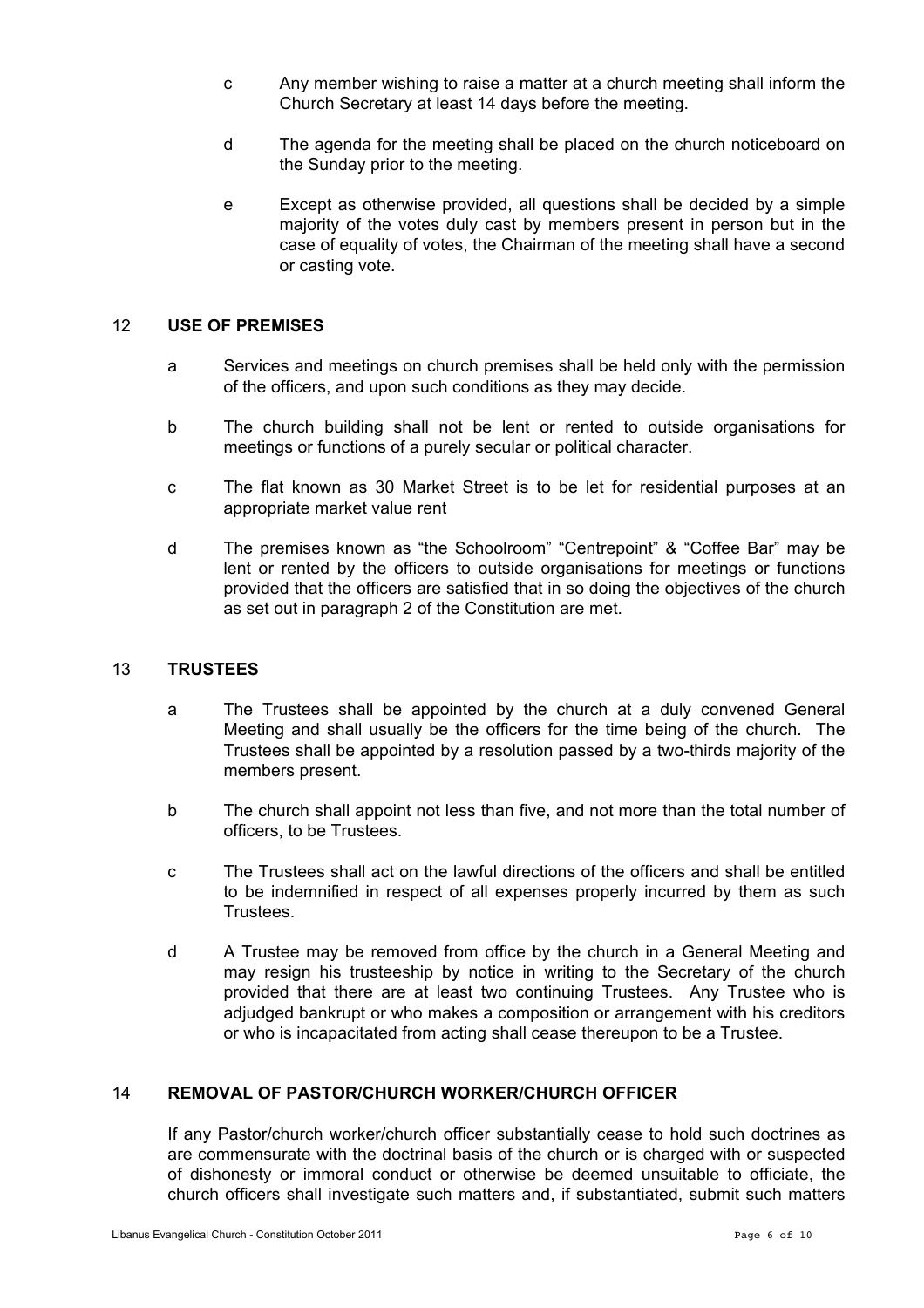to an extraordinary Church Meeting. If more than two-thirds of the members present are of the opinion that such charges have been established, such Pastor/church worker/church officer shall be called upon to resign forthwith, and in default of his so doing within fourteen days of the said meeting his appointment shall be deemed, at the end of the said period of fourteen days, to have been lawfully terminated.

### 15 **FINANCE**

- a The Treasurer shall keep accounts of all income and expenditure and shall present the annual statement of accounts, duly audited, to the Annual General Meeting. All cash received by or on behalf of the church shall be handed to the Treasurer, who shall pay the same into the church's Bank Account. Cheques shall be signed by not less than two persons authorised by the officers to do so, who shall be either officers or Trustees.
- b Auditors shall be appointed annually at a church meeting.
- c Any method of raising funds for the church, or any of its organisations, other than that of prayer and direct giving must receive the sanction of the church officers.
- d All investments belonging to the church shall be held by the Trustees. Money requiring investment shall be invested in the names of the Trustees in any of the investments for the time being authorised for the investment of the Trust. The officers shall be responsible for the selection and transposition of investments and for obtaining advice.
- e No officer or Trustee may receive any payment or other benefit from the church other than repayment of his reasonable out-of-pocket expenses and no employee of the church may also be an officer or Trustee save as set out below
	- 1. The officers or trustees may benefit from certain payments designed to meet the objectives of the church (in particular the church subsidy towards Christian Camps for children (2e) provided that any such payments from which the officers derive benefit are clearly identified in the accounts
	- 2. Any officer or trustee who possesses specialist skills or knowledge required by the church for its proper administration may charge and be paid reasonable charges for work of that nature done by him or his firm when instructed by the other trustees to act on behalf of the charity. Provided that:
		- a. At no time shall a majority of the officers or trustees benefit under this provision; and
		- b. An officer or trustee shall withdraw from any meeting of the officers or trustees whilst his remuneration or that of his firm is being discussed
- f All land and buildings belonging to the church shall be vested in the Trustees.
- g In furtherance of the objects but not otherwise the officers (and at their direction the trustees) may exercise the following powers:
	- (i) To buy, take on lease or exchange any property necessary for the achievement of the objects and to maintain and equip it for use
	- (ii) Subject to any consents required by law to sell, lease or dispose of all or any part of the property of the church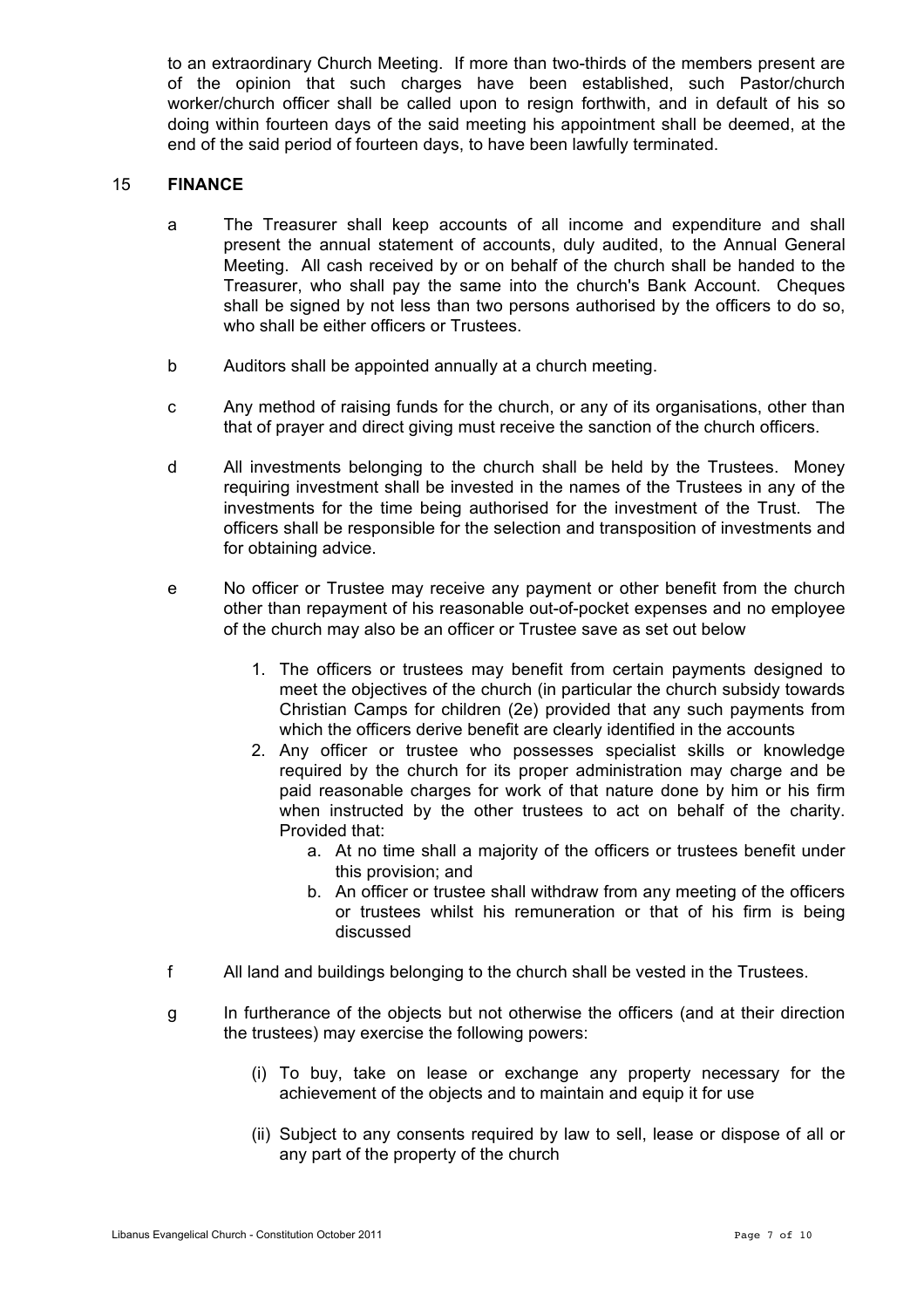(iii) Subject to any consents required by law to borrow money and to charge all or any part of the property of the charity with repayment of the money so borrowed

## 16 **DISSOLUTION**

- a If the members resolve to dissolve the Charity the Trustees will remain in office as Charity Trustees and be responsible for winding up the affairs of the Charity in accordance with this clause
- b The Trustees must collect in all the assets of the Charity and must pay or make provision for all the liabilities of the Charity
- c The Trustees must apply any remaining property or money:

(i) Directly for the Objects;

(ii) By transfer to any Charity or charities for purposes the same as or similar to the Charity;

(iii) In such other manner as the Charity Commission for England and Wales ("The Commission") may approve in writing in advance

- d The members may pass a resolution before or at the same time as the resolution to dissolve the Charity specifying the manner in which the Trustees are to apply the remaining property or assets of the Charity and the Trustees must comply with the resolution if it is consistent with paragraphs (i) - (iii) in sub-clause c above
- e In no circumstances shall the net assets of the Charity be paid to or distributed among the members of the Charity (except to a member that is itself a charity)
- f The Trustees must notify the Commission promptly that the Charity has been dissolved. If the Trustees are obliged to send the Charity's accounts to the Commission for the accounting period which ended before its dissolution, they must send the Commission the Charity's final accounts.

## 17 **AMENDMENTS**

The provisions of this Constitution may be altered by a resolution passed by a two-thirds majority of the members present and voting at a General Meeting of which at least three weeks' notice has been given specifying the matter to be discussed, provided that:-

- a no alteration shall be made if it would enable the funds of the church to be applied for any purpose other than the advancement of the Christian faith
- b no alteration shall be made if its effect would be that the church ceased in law to be a charity.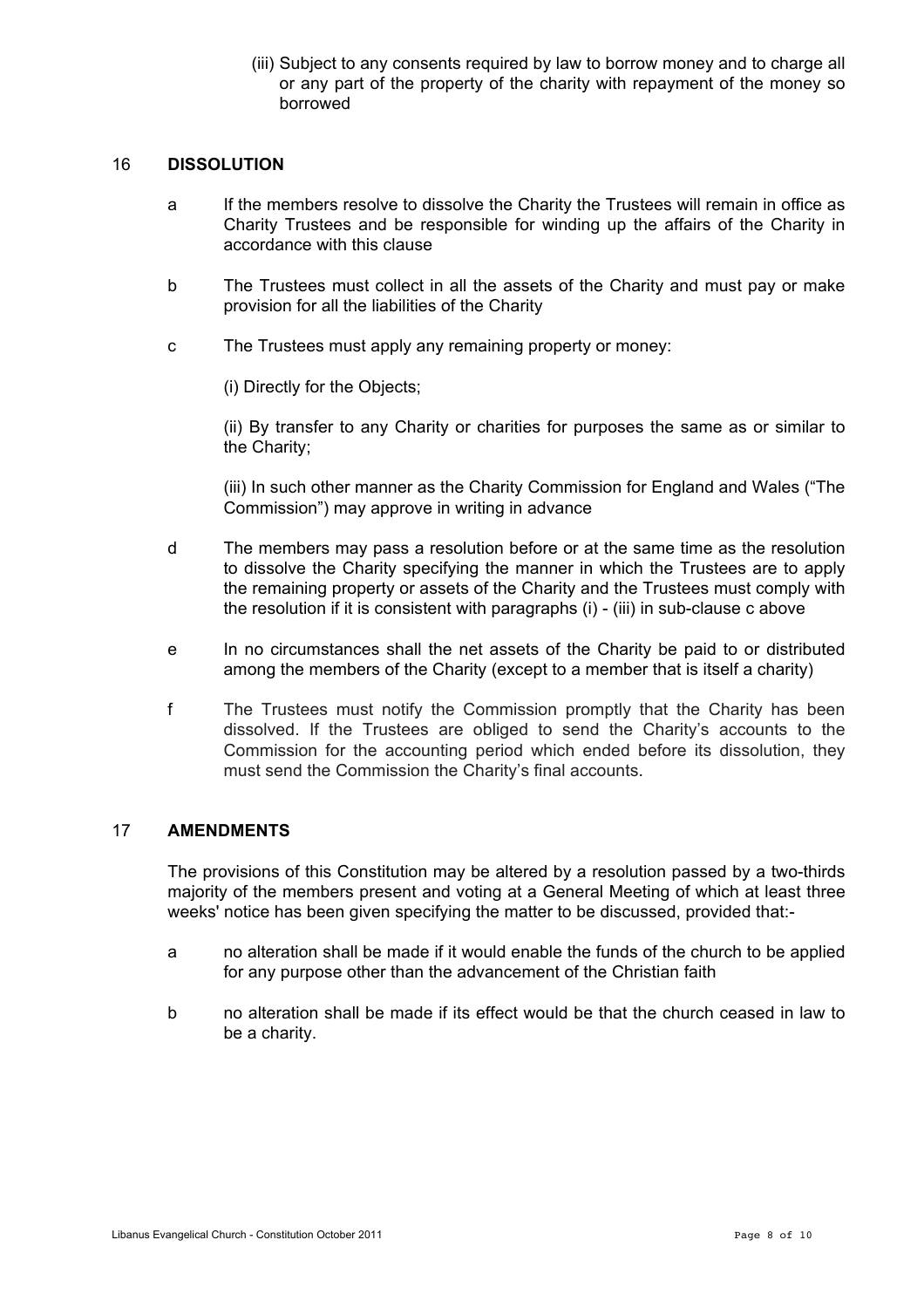# **DOCTRINAL BASIS OF THE CHURCH**

We accept the Holy Scriptures, as originally given, as the infallible and inerrant Word of God, of divine inspiration. Recognising them as our sole authority in all matters of faith and practice, we believe the doctrines taught therein, including in particular the following:

- i We believe in the only true and living God, the Holy Trinity of Divine Persons, in perfect unity, Father, Son and Holy Spirit, each of which is co-equal and co-eternal, and sovereign in creation, providence and redemption.
- ii We believe in the God and Father of our Lord Jesus Christ, who is holy, righteous, full of grace, mercy, compassion and love. In His infinite love He sent forth the Son, that the world through Him might be saved.
- iii We believe in the Lord Jesus Christ, the incarnate Son of God, whose true humanity and full deity were mysteriously and really joined in the unity of His divine Person. We believe in His virgin birth, in His perfect life and teaching, in His substitutionary, atoning death on the cross, where He triumphed over Satan, sin and death, in His bodily resurrection and His ascension into heaven, where He now sits in glory at the right hand of God.
- iv We believe in the Holy Spirit, the third Person of the Godhead, whose work is indispensable to regenerate the sinner, to lead him to repentance, to give him faith in Christ, to sanctify the believer to this present life and fit him to enjoy fellowship with God. For spiritual power and effectiveness His ministry is essential to the individual Christian and to the Church.
- v We believe that as a result of the Fall all men are sinful by nature. Sin pollutes and controls them, infects every part of their being, renders them guilty in the sight of an Holy God, and subject to the penalty which, in His wrath and condemnation, He has decreed against it.
- vi We believe that through faith (and only faith) in the Lord Jesus Christ, whose death was a perfect oblation and satisfaction for our sins, the sinner is freely justified by God, who instead of reckoning to us our sins, reckons Christ's righteousness to our account. Salvation is therefore by grace and not by human merit.
- vii We believe that the Lord Jesus Christ will return personally, visibly and gloriously to this earth, to receive His saints to Himself, and to be seen of all men. As the righteous Judge, He will divide all men into two, and only two, categories - the saved and the lost. Those whose faith is in Christ will be saved eternally, and will enter into the joy of their Lord, sharing with Him His inheritance in heaven. The unbelieving will be condemned by Him to hell, where eternally they will be punished for their sin under the righteous judgement of God.